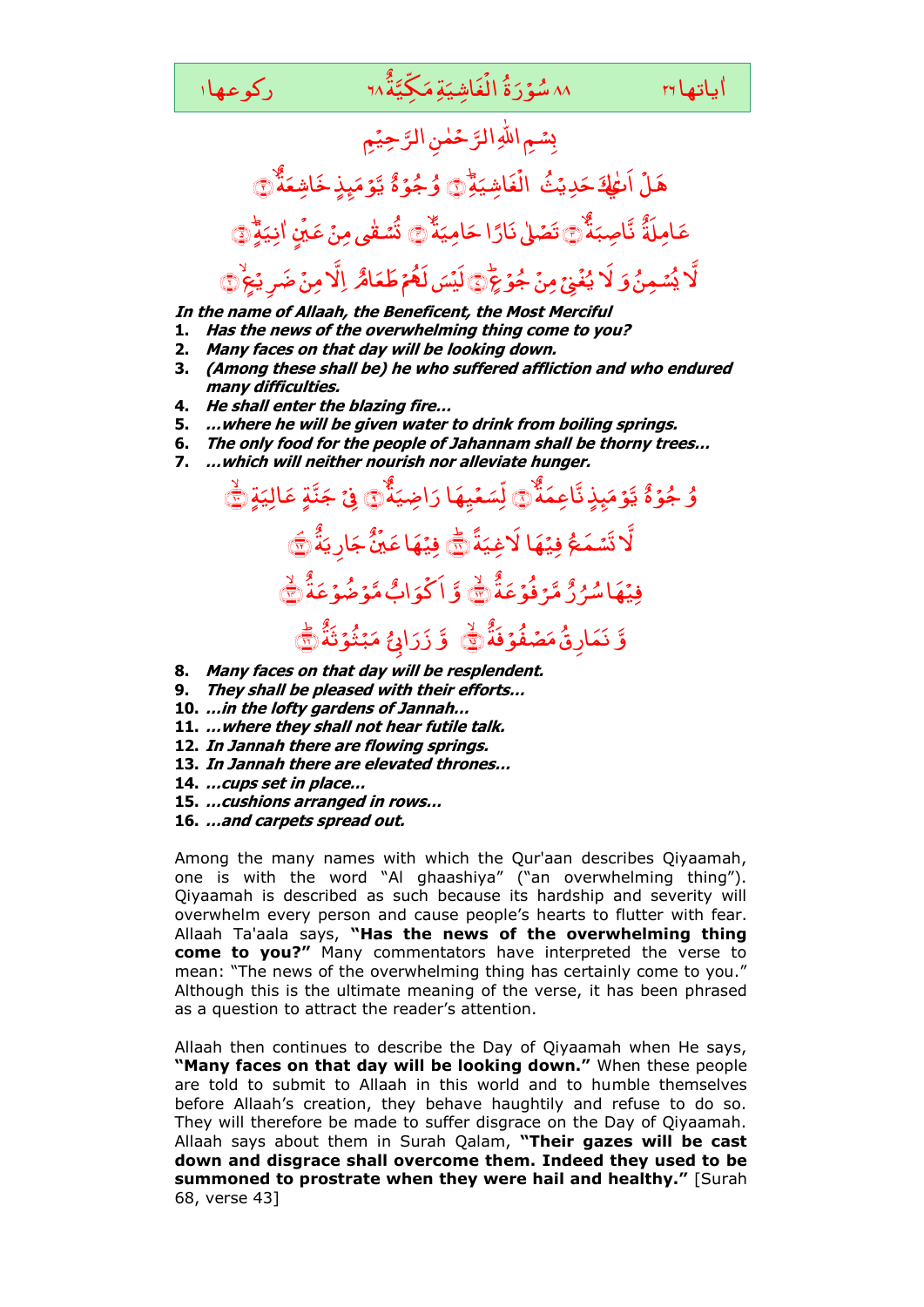Allaah continues to say that among those to cast their gazes down in disgrace will be **"He who suffered affliction and who endured many difficulties."** "Ruhul Ma'aani" reports from Hadhrat Abdullaah bin Abbaas (R.A) and Hadhrat Hasan (A.R) that the affliction and difficulty that a doomed person will suffer on the Day of Qiyaamah will be that he will be fettered with chains and a yoke. He will have to drag these along with him as he is made to climb the mountains of Jahannam.

Hadhrat Ikrama (R.A) has mentioned that the verse refers to people who endure many difficulties in this world and who also exert themselves in spiritual exercises. However, because they refuse to accept Islaam, all their efforts are wasted and they will be subjected to punishment in the Aakhirah.

Concerning such a person, Allaah says, **"He shall enter the blazing fire where he will be given water to drink from boiling springs."**  The Arabic word "haamiya" (translated above as **"blazing"**) actually refers to fire that is so hot that it cannot be heated any further. Hadhrat Abu Hurayra (R.A) narrates that Rasulullaah (sallallaahu-alayhi-wasallam) once told the Sahabah (R.A) that the fire of this world is merely a seventieth part of the fire of Jahannam. The Sahabah (R.A) said in astonishment, "But this fire is more than enough (to burn)!" Rasulullaah (sallallaahu-alayhi-wa-sallam) said, "Then too, the fire of Jahannam will be 69 grades more intense."

In addition to this, the people in Jahannam will be given boiling water to drink. Allaah says in Surah Rahmaan<sup>1</sup>, "They shall pass between it (Jahannam) **and the boiling water."** Allaah says in Surah Kahaf [Surah 18, verse 29], **"If they beseech help, they will be helped with water that is like the residue of burnt oil and will scorch their faces. A terrible drink indeed!"** Allaah speaks about it in Surah Muhammad as: **"Can these people ever be like those who will abide forever in the Fire and are given boiling water to drink, which tears their innards to shreds?"** [Surah 47, verse 15]

After describing the drink of the people in Jahannam, Allaah describes their food when He says, **"The only food for the people of Jahannam**  shall be thorny trees." The author of "Mirgaat" writes that "Daree" (translated above as **"thorny trees"**) is actually the name of a thorny tree found in the Hijaaz area. It is so foul and poisonous that even animals stay far from it. Hadhrat Abdullaah bin Abbaas (R.A) has mentioned that ""Daree" is something in Jahannam which is more bitter than aloes, more foul-smelling than a carcass and hotter than fire. ["Ma'aalimut Tanzeel"]

Describing the "Daree", Allaah says that it **"will neither nourish nor alleviate hunger."** Hadhrat Abu Dardaa (R.A) narrates from Rasulullaah (sallallaahu-alayhi-wa-sallam) that the hunger that the people of Jahannam will suffer will be so extreme that it will equal the other forms of punishment in Jahannam. When they will plead for food, they will be given Daree to eat, which will neither provide nutrition nor satisfy their hunger. When they plead for food a second time, they will be given **"food that gets stuck in the throat"<sup>2</sup>** . In an effort to get the food down their throats, they will recall that in this world they used to drink something in such a situation. They will then plead for something to drink. Boiling water will be given to them suspended on iron hooks. The water will be so hot that when it is brought close to their faces, their faces will be scalded. When they drink it, it will tear their innards to bits. ["Mishkaat" Pg. 504]

-

 $<sup>1</sup>$  Surah 55, verse 44.</sup>

<sup>&</sup>lt;sup>2</sup> Surah Muzzammil (Surah 73), verse 13.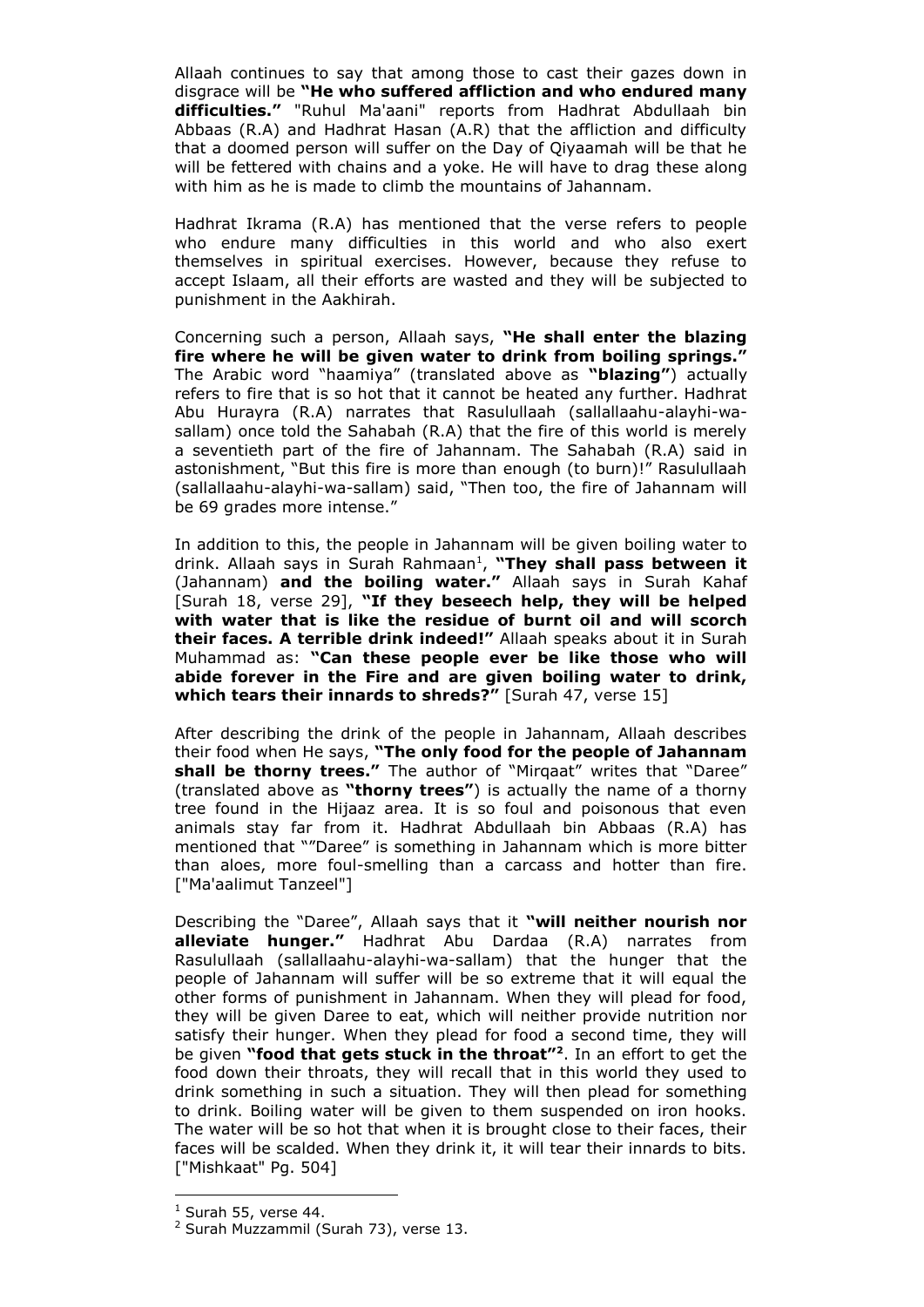After describing the punishment of the Kuffaar, Allaah speaks about the bounties that the Mu'mineen will enjoy in the Hereafter. Allaah says, **"Many faces on that day will be resplendent."** Because these people obeyed Allaah in this world, they will be exuberant on the Day of Qiyaamah. Allaah describes them in Surah Mutaffifeen with the words: **"You will recognise the resplendence of bounties on their faces."**  [Surah 83, verse 24]

These fortunate Mu'mineen **"shall be pleased with their efforts"**. They will be pleased with the good deeds they exerted themselves to do in the world because they will see the fruits in the Hereafter. They will be enjoying themselves **"in the lofty gardens of Jannah where they shall not hear futile talk."** Jannah shall have nothing unpleasant. Neither will one see anything unpleasant, nor hear anything unpleasant. There will be no noise and shouting in Jannah, nor any talk that is futile or sinful. Allaah says in Surah Waaqi'ah, **"They will not hear any noise there nor any foolish talk. Instead they will hear the resonant call of "Peace", "Peace"."** [Surah 56, verses 25,26]

Describing Jannah further, Allaah says, **"In Jannah there are flowing springs."** Besides drinking the pure waters of these springs, the people of Jannah will also enjoy looking at them and hearing them. Details of the springs of Jannah have been discussed in Surah Dahar [Surah 76, verses 6 & 18] and Surah Mutaffifeen [Surah 83, verses 27,28].

Allaah continues, **"In Jannah there are elevated thrones, cups set in place, cushions arranged in rows and carpets spread out."**  Surah Waaqi'ah [Surah 56, verses 18 & 34] discusses the cups and thrones of Jannah while Surah Dahar mentions, **"Utensils of silver will be brought to them as well as glasses of crystal, such crystal that is of silver, which those filling will fill by an appropriate measure."** [Surah 76, verses 15,16]

## َ و<br>و ن ر<br>ر ل ُ ظ ់<br>៖ ێ اَفَلَا يَنْظُرُوْنَ إِلَى الْإِبِلِ كَيْفَ خُلِقَتْ ْ اِلَى الْإِبِلِ كَيۡفَ خُٰلِقَتۡ ۚ وَ ٱ َ وَ إِلَى السَّمَاءِ كَيْفَ رُفِعَتْ لَيْنَ َ وَ اِلَى الۡجِبَالِ كَيۡفَ نُصِبَتۡ چ<br>پ ْ اِلَى الْجِبَالِ كَيْفَ نُصِبَتْ إِنَّ َ وَ إِلَى الْأَرْضِ كَيْفَ سُطِحَتْ ْ اِلَى الْأَرْضِ كَيْفَ سُطِحَتْ ١

## **17. Have they not looked at the camel and seen how it was created? 18. And at the sky, how it was raised? 19. And at the mountains, how they were placed firmly? 20. And at the earth, how it was spread out?**

Because the Kuffaar were astonished to hear about the magnificent bounties of Jannah, Allaah Ta'aala encourages them to think about certain natural phenomena which make Allaah's might manifest. Allaah Ta'aala encourages man to ponder about four things. Allaah asks, **"Have they not looked at the camel and seen how it was created?"** The Arabs were used to camels and used them daily. They used camels in their fields, for transport and for domestic purposes.

Camels are extremely robust and durable animals. They can subsist on a diet of thorny trees and can carry large loads. Camels can survive for up to a week without water and are so obedient that even a little child can lead them along anywhere. Allaah has also created camels in an extremely unique manner so that they are perfectly adapted to survive the hazards of the harsh desert climate. Although the elephant is a much larger animal than the camel, Allaah has mentioned the camel instead of the elephant because the first addressees of the Qur'aan (the Arabs) knew camels and scarcely saw an elephant. Camels were also very valuable to them.